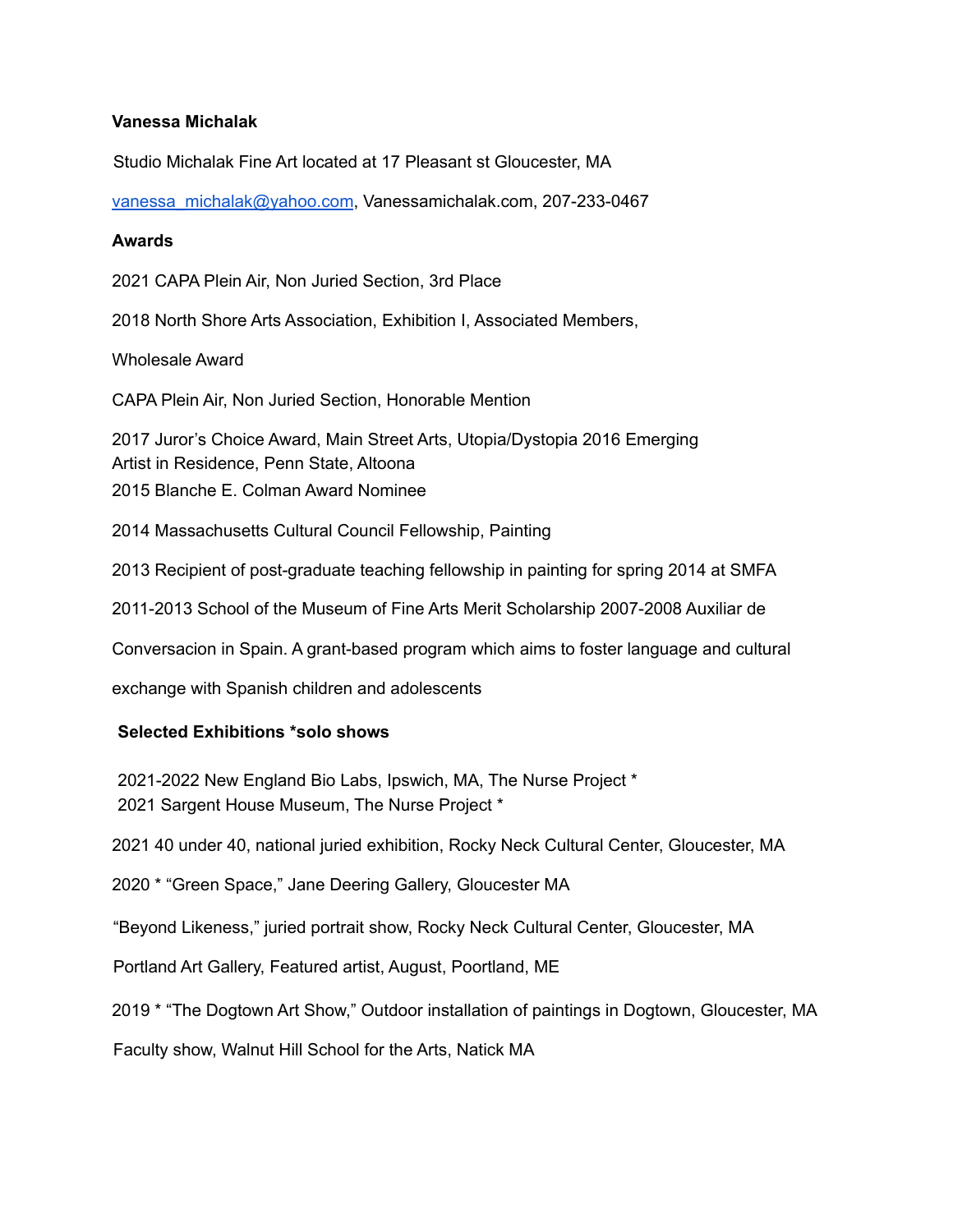"Rocky Neck Now," Members show, Rocky Neck Cultural Center, Gloucester, MA

Portland Art Gallery Group Exhibition, Portland ME

2018 North Shore Arts Association Exhibition I, Gloucester, MA

"Love that Local Scene," Charles Fine Arts, Gloucester, MA

"Earth, Wind, Fire," Flatrocks Gallery, paintings by Vanessa Michalak, Linda Cordner and Joyce Roessler, Gloucester, MA

2017 "Winter Paintings," River Rock Collective, Brattleboro, VT

"To Be Honest," an exhibition of work from Anderson Ranch Art Center's Winter 2017 Artists in Residence, Harvey/Meadows Gallery, Aspen, CO

"Utopia/Dystopia" national Juried Exhibition,. Juried by John Massier, Main Street Arts, Clifton Springs, NY

2016 \*Emerging Artist in Residence, Penn State, Altoona, The McLanahan Gallery, Altoona, PA

"Confluence," works by Sarah Pollman and Vanessa Michalak, Lens Gallery, Boston, MA

"Humankind," Juried by Eric Wieringa, Foundry Art Center, Saint Charles, MO

2016 MFA "National Competition," juried by Lance Esplund, First Street Gallery, New York, NY

"Abstract Expressionism," linusgallery.com

2015 "Mimic," The Dorchester Art Project, Dorchester, MA

"Strokes of Genius," Juried by Joann Moser, Circle Gallery, Maryland Federation of

Art,Annapolis, MD

\*New Paintings, The Mayor's Gallery, Boston City Hall, Boston, MA

"Structurally Speaking," Main Street Arts, Clifton Springs, NY

"Strange Paradise," National Juried Exhibition, Juried by Steven Harvey, First Street Gallery, New York, NY

\* Vanessa Michalak, Summer Show, South End Realty Group, Boston, MA "New New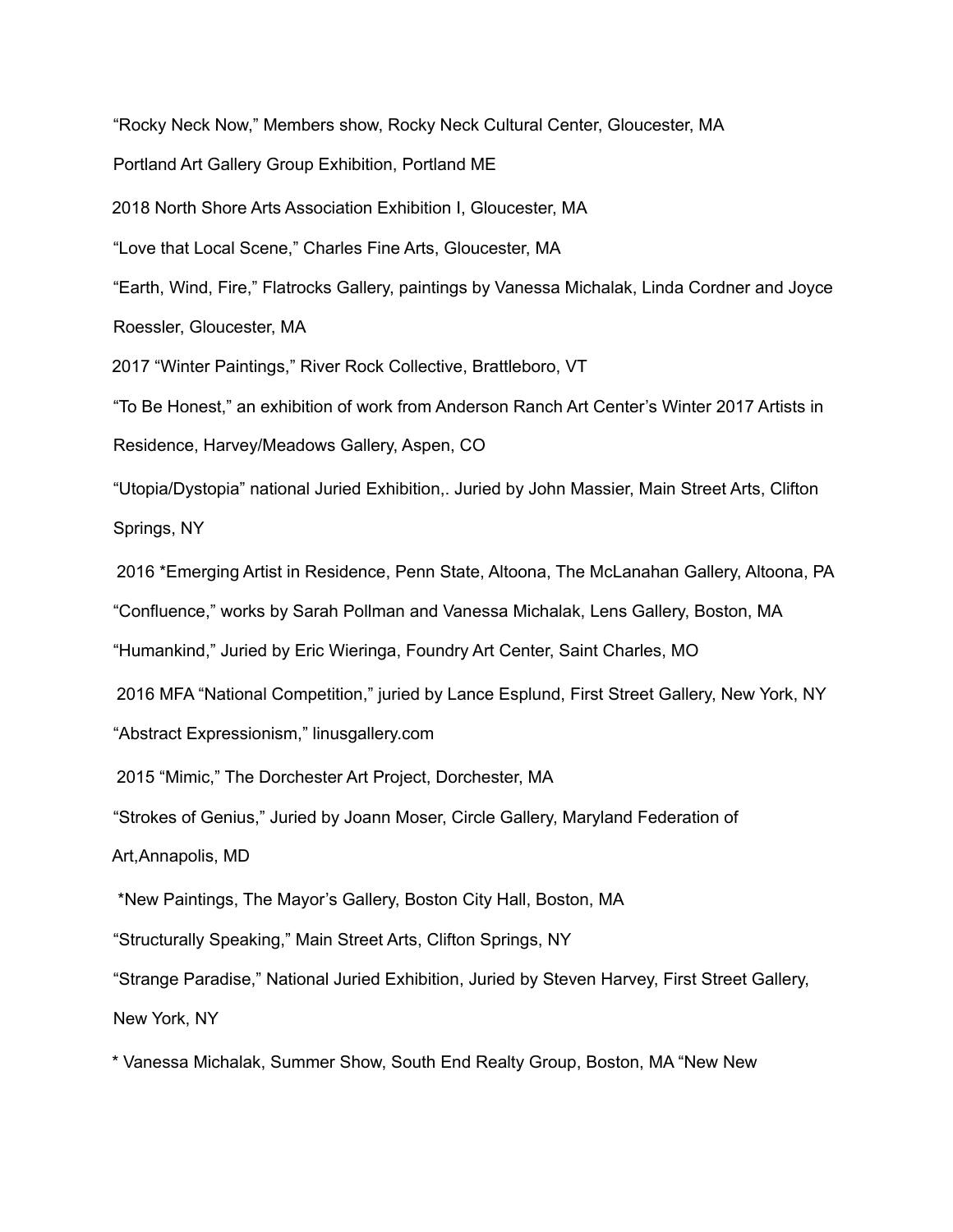England," Juried by Trevor Smith, Gallery 263, Cambridge, MA 2014 MCC Artists Fellows and Finalists in Painting, New Art Center, Newtonville, MA "MFA National Competition," Juried by Asya Geisberg, First Street Gallery, New York, NY \*Everything I Ever Wanted, FOLK Gallery, Kittery, ME "Art of the Southern Landscape," Visual Art Exchange, Raleigh, NC 2013 \*New Works by Vanessa Michalak at Vee Vee Restaurant, Jamaica Plain, MA "Inspired by Winslow Homer," The Belmont Gallery of Art, Belmont, MA "Boston Young Contemporaries" Juried Exposition, 808 Gallery, Boston University, Boston MFA Thesis Exhibition, Aidekman Arts Center, Tufts University, Medford, MA "Deciphering Identity," Jewett Art Gallery, Wellesley College, Wellesley, MA 2012 "Fear, Pessimism, Anxiety," School of the Museum of Fine Arts, Boston, MA "Summer Camp," Mission Hill Gallery, School of the Museum of Fine Arts, Boston, MA "Spring Design Show," Balch Arena Theater, Tufts University, Medford, MA "Proof of Purchase," Samson Gallery, Boston, MA Juried Painting Area Survey Show, Atrium Gallery, School of the Museum of Fine Arts, Boston, MA 2011 Annual Continuing Education Juried Exhibition, Grossman Gallery, School of the Museum of Fine Arts, Boston, MA "Spain," The Real Colegio Compultese (RCC) at Harvard University, Cambridge, MA "The heART Show," the hallway gallery, Jamaica Plain, MA 2010 "Portrait Painting," BAG Gallery, School of the Museum of Fine Arts, Boston, MA "Post Baccalaureate Spring Show," School of the Museum of Fine Arts, Boston "Figuring it out," Mission Hill Gallery, School of the Museum of Fine Arts, Boston, MA 2009 Post-Baccalaureate Fall Show, Atrium Gallery, School of the Museum of Fine Arts, Boston,MA **Education**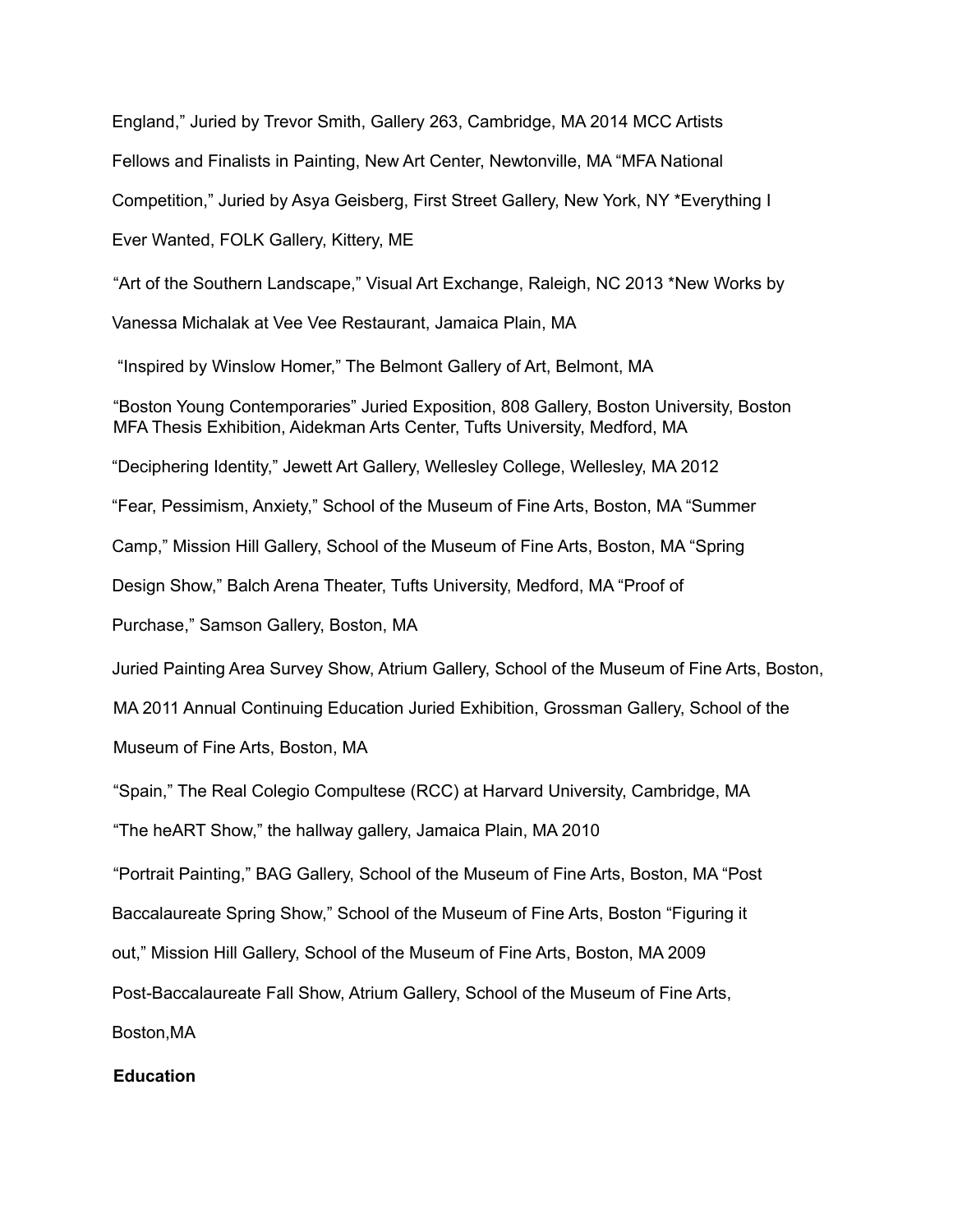2013 MFA Painting, Tufts University and School of the Museum of Fine Arts, Boston, MA 2004 BSN, Nursing, the University of Maine, Orono, ME, Summa Cum Laude 2009-2010 Post-Baccalaureate Study, Painting, School of the Museum of Fine Arts, Boston,MA

#### **Residencies**

2021 Goetemann Gloucester Artist Invitational

2020 Manship Artist Residency and Studios, Essential Worker Artist Residency 2017Anderson Ranch Arts Center, Snowmass Village, CO (February - April 2017) 2016 Emerging Artist in Residence, Spring Semester, Penn State, Altoona, PA 2014 Artist Fellowship, PLAYA, Summer Lake, Oregon Publications 2014 New American Paintings, No. 110, Northeast Issue. Juried by Al Miner, Museum of Fine Arts, Boston.

2014 Fresh Paint Magazine, No.3 Studio Visit 2014 Fresh Paint Magazine, No. 3, Cover Artist 2012 Painting, Everything Is Under Control Michalak, Vanessa. AJN, American Journal of Nursing. 112(9):22, September 2012.doi: 10.1097/01.NAJ.0000418917.48279.86

## Teaching Experience

2018 Adjunct Instructor, Pine Manor College, Spring Semester, Watercolor 2017-2020 Part-Time Visual Arts Instructor, Walnut Hill School for the Arts, Natick, MA, Painting and Drawing

2016 Part-Time Visual Arts Instructor, Penn State Altoona. Introduction to Painting Sections 02,03; Introduction to Drawing.

2016, 2017 Co-instructor for painting and drawing department, high school summer session, Snow Farm, the New England Craft Program, Williamsburg, MA

2016 Adjunct Professor/Emerging Artist in Residence, Spring semester, Penn State, Altoona,